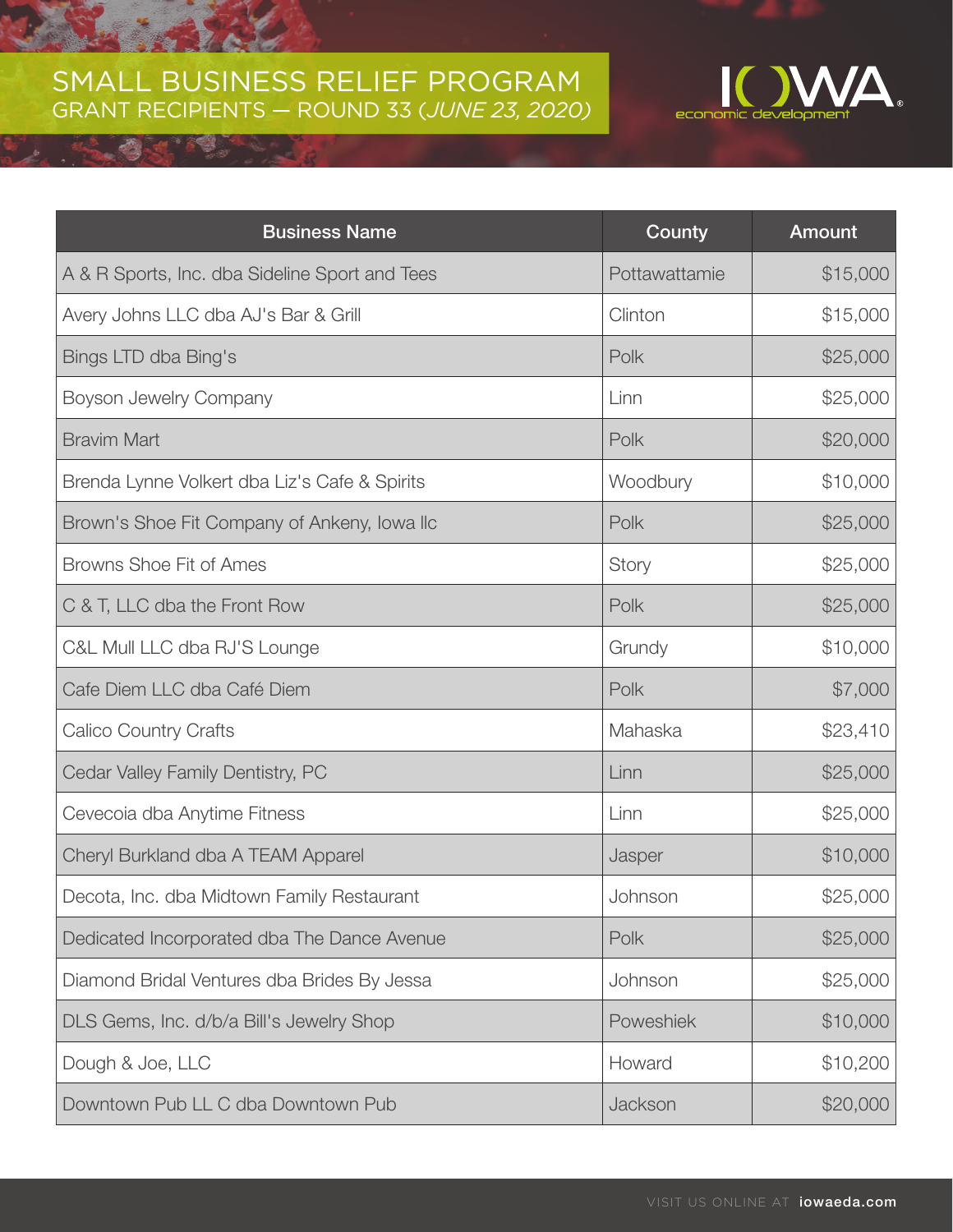| <b>Business Name</b>                                  | County          | <b>Amount</b> |
|-------------------------------------------------------|-----------------|---------------|
| DR's Company, LLC dba MODE                            | Linn            | \$15,318      |
| Dublin's Food & Spirits                               | Palo Alto       | \$12,000      |
| Eastbank LC                                           | Linn            | \$25,000      |
| Elite Dance Outfitters, LLC                           | Polk            | \$25,000      |
| <b>ESCHENS CLOTHING</b>                               | <b>Buchanan</b> | \$8,000       |
| Good Greens L.L.C.                                    | Johnson         | \$17,000      |
| <b>Grundy Center Bowl LLC</b>                         | Grundy          | \$25,000      |
| Gulliver's Travel Co., Duck Creek                     | Scott           | \$25,000      |
| Hardline Coffee Company LLC                           | Woodbury        | \$6,000       |
| <b>Helanders Pub LLC</b>                              | Ida             | \$10,000      |
| Iconic Screen Printing LLC                            | Crawford        | \$25,000      |
| Iowa Arch Support dba The Good Feet Store             | Scott           | \$25,000      |
| JAYMAHARAJ LLC dba Super 8 Denison                    | Crawford        | \$25,000      |
| Just Around the Corner, LLC dba Gulliver's Travel     | Carroll         | \$20,000      |
| KJ Design dba JTess Design                            | Chickasaw       | \$19,000      |
| Kling Restaurant Group dba 92 Roadhouse Bar and Grill | Louisa          | \$25,000      |
| Knights Inn                                           | Lee             | \$15,000      |
| <b>Kraft Clothing Company</b>                         | Monona          | \$8,000       |
| Kruchten's Hay Market dba Sac County Cattle Company   | Sac             | \$25,000      |
| Los Tres Amigos Fort Dodge IIc                        | Webster         | \$25,000      |
| Marguerite's Ltd. dba Mr. B's & Lady B's              | O'Brien         | \$21,500      |
| Martian Investors LLC                                 | Polk            | \$25,000      |
| McKco Inc. dba Cardinal Lanes                         | Jasper          | \$25,000      |